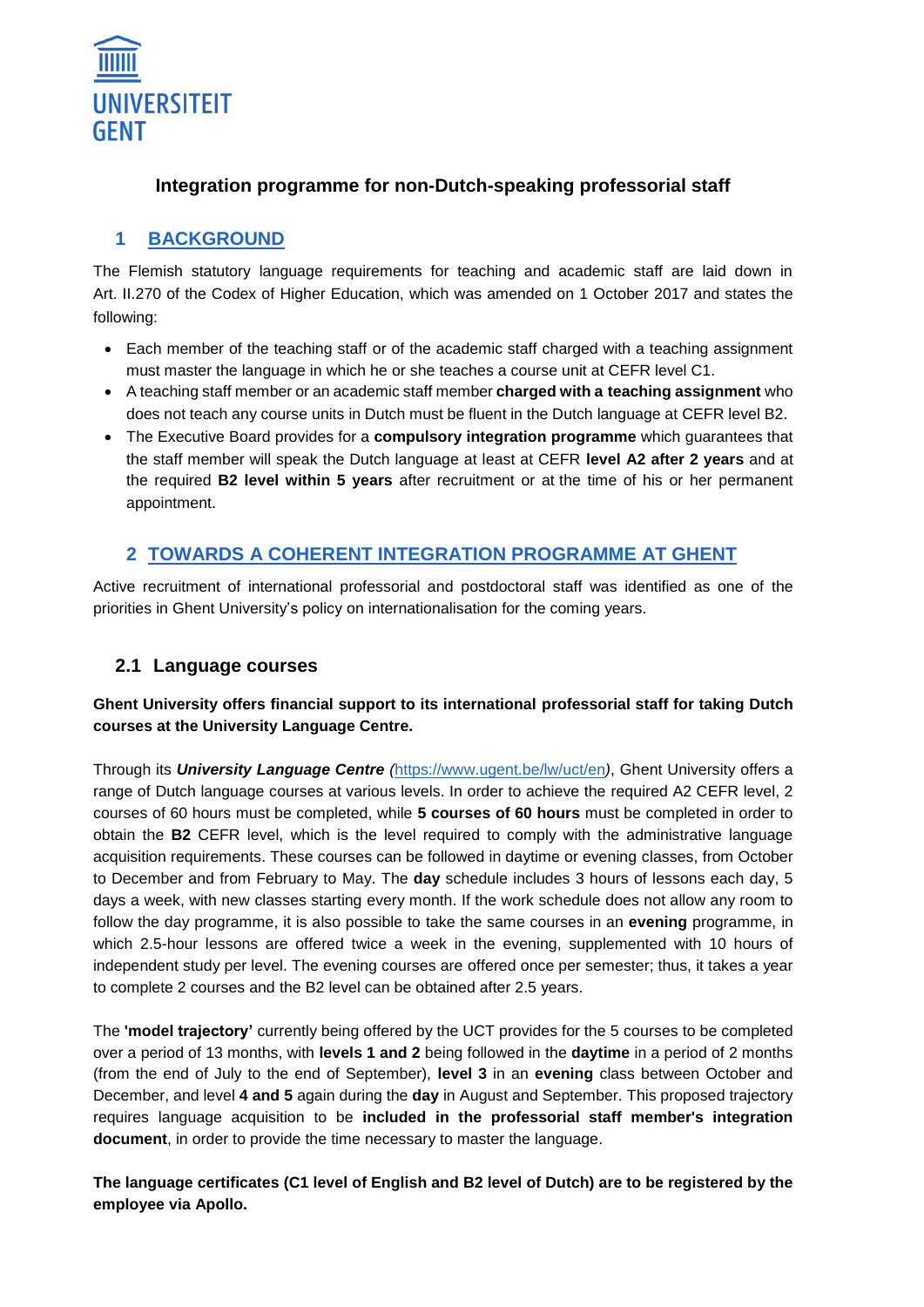| Level                  | <b>Start date</b> | End date | <b>Schedule</b>                 |  |
|------------------------|-------------------|----------|---------------------------------|--|
| <b>First Semester</b>  |                   |          |                                 |  |
| NVA1                   | 07/10/19          | 07/11/19 | Mon-Fri, 13:30-16:30            |  |
|                        | 30/09/19          | 11/12/19 | Mon&Wedn or Tue&Thu 19:00-21:30 |  |
|                        | 18/11/19          | 12/12/19 | Mon-Fri, 9:00-12:00             |  |
|                        | 07/01/20          | 31/01/20 | Mon-Fri, 9:00-12:00             |  |
| NVA2                   | 07/10/19          | 07/11/19 | Mon-Fri, 9:00-12:00             |  |
|                        | 30/09/19          | 11/12/19 | Mon&Wedn or Tue&Thu 19:00-21:30 |  |
|                        | 18/11/19          | 12/12/19 | Mon-Fri, 13:30-16:30            |  |
|                        | 07/01/20          | 31/01/20 | Mon-Fri, 13:30-16:30            |  |
| NVA3                   | 07/10/19          | 07/11/19 | Mon-Fri, 13:30-16:30            |  |
|                        | 30/09/19          | 11/12/19 | Mon&Wedn or Tue&Thu 19:00-21:30 |  |
|                        | 18/11/19          | 12/12/19 | Mon-Fri, 9:00-12:00             |  |
|                        | 07/01/20          | 31/01/20 | Mon-Fri, 13:30-16:30            |  |
| NVA4                   | 07/10/19          | 07/11/19 | Mon-Fri, 13:30-16:30            |  |
|                        | 01/10/19          | 10/12/19 | Mon&Wedn or Tue&Thu 19:00-21:30 |  |
|                        | 18/11/19          | 12/12/19 | Mon-Fri, 13:30-16:30            |  |
|                        | 07/01/20          | 31/01/20 | Mon-Fri, 13:30-16:30            |  |
| NVA5                   | 07/10/19          | 07/11/19 | Mon-Fri, 9:00-12:00             |  |
|                        | 07/01/20          | 31/01/20 | Mon-Fri, 13:30-16:30            |  |
| <b>Second Semester</b> |                   |          |                                 |  |
| NVA1                   | 05/02/20          | 02/03/20 | Mon-Fri, 13:30-16:30            |  |
|                        | 10/02/20          | 04/05/20 | Mon&Wedn or Tue&Thu 19:00-21:30 |  |
|                        | 05/03/20          | 01/04/20 | Mon-Fri, 9:00-12:00             |  |
|                        | 24/04/20          | 25/05/20 | Mon-Fri, 13:30-16:30            |  |
|                        | 28/05/20          | 24/06/20 | Mon-Fri, 13:30-16:30            |  |
|                        | 29/07/20          | 24/08/20 | Mon-Fri, 13:00-16:00            |  |
|                        | 27/08/20          | 22/09/20 | Mon-Fri, 13:00-16:00            |  |
| NVA <sub>2</sub>       | 05/02/20          | 02/03/20 | Mon-Fri, 9:00-12:00             |  |
|                        | 10/02/20          | 04/05/20 | Mon&Wedn or Tue&Thu 19:00-21:30 |  |
|                        | 05/03/20          | 01/04/20 | Mon-Fri, 13:30-16:30            |  |
|                        | 24/04/20          | 25/05/20 | Mon-Fri, 9:00-12:00             |  |
|                        | 24/04/20          | 25/05/20 | Mon-Fri, 13:30-16:30            |  |
|                        | 28/05/20          | 24/06/20 | Mon-Fri, 13:30-16:30            |  |
|                        | 29/07/20          | 24/08/20 | Mon-Fri, 9:00-12:00             |  |
|                        | 27/08/20          | 22/09/20 | Mon-Fri, 13:00-16:00            |  |
| NVA3                   | 05/02/20          | 02/03/20 | Mon-Fri, 13:30-16:30            |  |
|                        | 10/02/20          | 04/05/20 | Mon&Wedn or Tue&Thu 19:00-21:30 |  |
|                        | 05/03/20          | 01/04/20 | Mon-Fri, 9:00-12:00             |  |
|                        | 24/04/20          | 25/05/20 | Mon-Fri, 13:30-16:30            |  |
|                        | 28/05/20          | 24/06/20 | Mon-Fri, 9:00-12:00             |  |
|                        | 29/07/20          | 24/08/20 | Mon-Fri, 16:00-19:00            |  |
|                        | 27/08/20          | 22/09/20 | Mon-Fri, 9:00-12:00             |  |

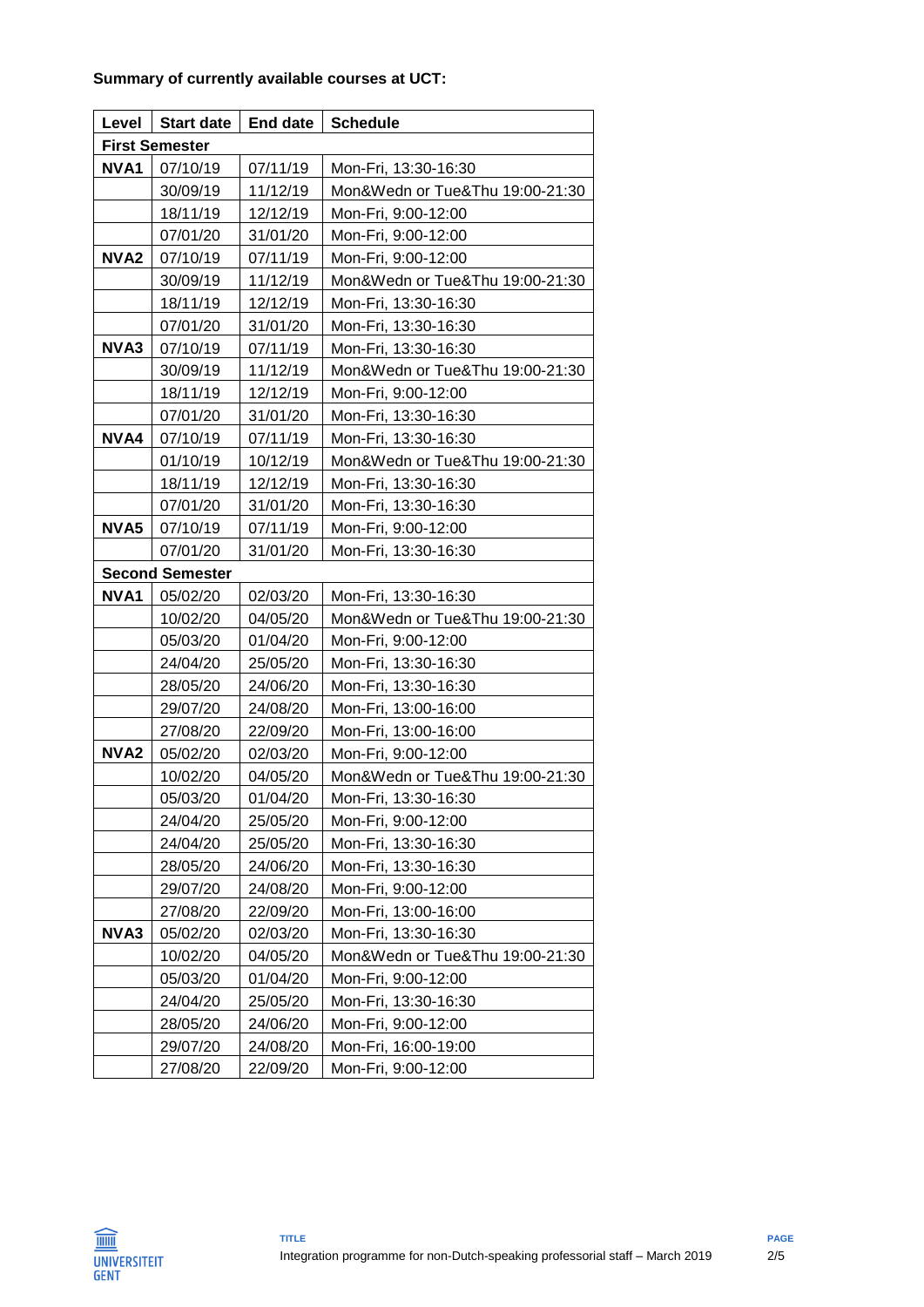| NVA4             | 05/02/20 | 02/03/20 | Mon-Fri, 13:30-16:30            |
|------------------|----------|----------|---------------------------------|
|                  | 11/02/20 | 05/05/20 | Mon&Wedn or Tue&Thu 19:00-21:30 |
|                  | 05/03/20 | 01/04/20 | Mon-Fri, 13:30-16:30            |
|                  | 24/04/20 | 25/05/20 | Mon-Fri, 9:00-12:00             |
|                  | 28/05/20 | 24/06/20 | Mon-Fri, 9:00-12:00             |
|                  | 28/05/20 | 24/06/20 | Mon-Fri, 13:30-16:30            |
|                  | 29/07/20 | 24/08/20 | Mon-Fri, 13:00-16:00            |
|                  | 27/08/20 | 22/09/20 | Mon-Fri, 13:00-16:00            |
| NVA <sub>5</sub> | 10/02/20 | 04/05/20 | Mon&Wedn or Tue&Thu 19:00-21:30 |
|                  | 05/03/20 | 01/04/20 | Mon-Fri, 9:00-12:00             |
|                  | 24/04/20 | 25/05/20 | Mon-Fri, 13:30-16:30            |
|                  | 28/05/20 | 24/06/20 | Mon-Fri, 9:00-12:00             |
|                  | 28/05/20 | 24/06/20 | Mon-Fri, 13:30-16:30            |
|                  | 28/07/20 | 21/08/20 | Mon-Fri, 13:00-16:00            |
|                  | 25/08/20 | 18/09/20 | Mon-Fri, 9:00-12:00             |
| NVA6             | 29/07/20 | 24/08/20 | Mon-Fri, 13:30-15:30            |

**Notes:**

- Orientation tests can be taken on Tuesday afternoons, after booking
- First semester evening courses are already fully booked
- Registration at the UCT can be done with Marijke Lenaerts
- The language courses at UCT are free of charge for the professorial staff, partners can enrol at UGent employee rate
- From September 2020, the level 4 & 5 day courses will be spread over 2 months, but will have additional digital exercises, in order to prepare better for ITNA test

No

#### **2.2 Low Countries Studies**

The Low Countries Studies programme at the Faculty of Arts and Philosophy is a programme for students and researchers, consisting of **weekly evening lectures, from February to June**, on a wide range of topics such as language, art and culture, history, the media, the Flemish landscape, urban planning and daily customs in Flanders, which give international students and staff a better understanding of our society from an academic perspective. In addition to the lectures, a number of extra-curricular activities are offered, such as a guided city walk, a visit to the Ghent City Museum and an excursion to the Flemish countryside.

Details can be found on:<https://www.ugent.be/lw/lcs/en>

**International professorial staff members are encouraged to obtain the certificate of successful completion of the programme. The participation fee for the programme is € 234.**

#### **2.3 Integration into the work environment**

Ghent University offers a number of additional supporting measures to help international professors adapt to the Ghent University workplace and its research and teaching environment in a faster and more efficient way.

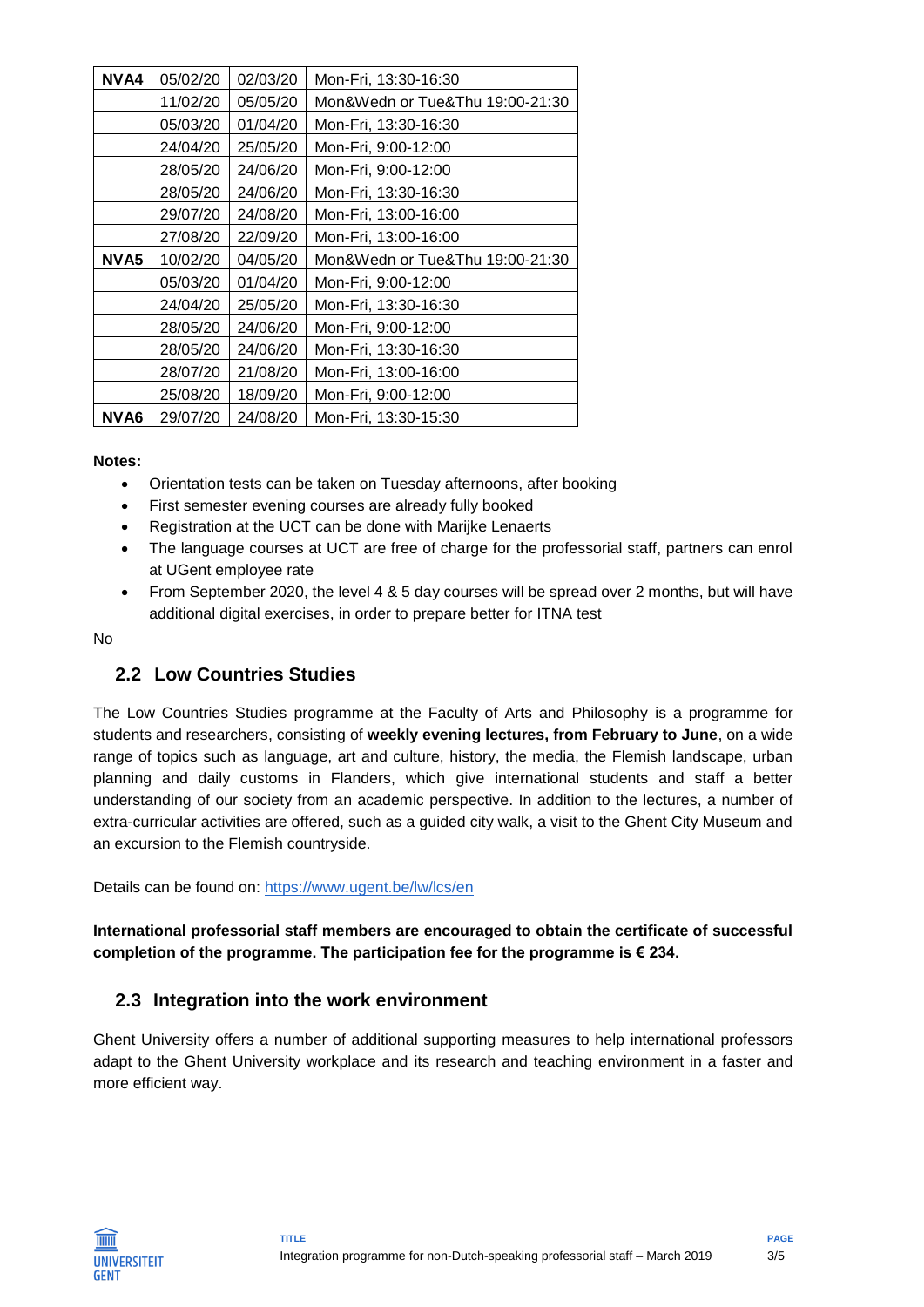## **2.3.1 Information before arrival**

The Ghent University website contains all practical information that international staff may need, before and upon arrival at Ghent University, during their stay and before departure. All information regarding the integration programme and the institutional support is bundled and provided to the future staff member immediately after approval of the appointment.

### **2.3.2 Welcome**

Integration into the work environment starts with a proper welcome. This entails an *individual welcome* by the dean and the department chair, supported by the Department of Personnel and Organization, during which there is room to get acquainted and to exchange specific information. The new international employee receives an information package which includes updated legislation and regulations and information about language acquisition, as well as practical information about living and working in Ghent and assistance to obtain a residence permit.

In addition to the individual welcome at the workplace, several *receptions* are organized for new international employees throughout the year, which offer a networking opportunity.

## **2.3.3 Mentoring of professorial staff**

The Career Office at the Department of Personnel and Organization started a pilot project in October 2017, in order to provide peer-to-peer (professor-to-professor) support with regard to the career development and the personal performance in a (new) professorial role at Ghent University, in particular in the role as manager and leader.

- Participation in the project is voluntary
- Mentors can be current professorial staff or recently retired professors, matched (preferably) outside of their own department, but within the same faculty in order to ensure familiarity with the functioning and organizational culture of the faculty within which they work.
- Four individual discussions between mentor and mentee, spread over one year
- Three meetings within the network of mentees (max. 15 mentees per group) aimed at exchanging experiences, broadening the gaze, finding answers to the same learning questions.

# **2.3.4 Basic teacher training**

The Department of Educational Policy (DOWA) offers the existing basic teacher training in English to non-Dutch-speaking staff members. It consists of three full-day sessions led by an educational expert and is organized five to six times each academic year, and covers three main topics:

- how to **plan education and evaluation activities**, including learning to recognize the strong and weak elements in your educational approach as well as the most effective educational strategies, and getting acquainted with the Flemish (and European) regulations regarding the competencies to be pursued in university study programmes;
- how to **provide motivating educational activities**, including help with completing the course specifications in accordance with Ghent University's competency model, and with introducing interventions into the educational activities to hold the attention of students, create interaction and encourage students to actively participate; and
- how to **organize the evaluation**, including a critical review of the degree of validity, reliability and transparency of the examinations, which are then adjusted where necessary, as well as insight into the impact of the education and examination code on the daily teaching practices and the factors that affect the course evaluations by students.